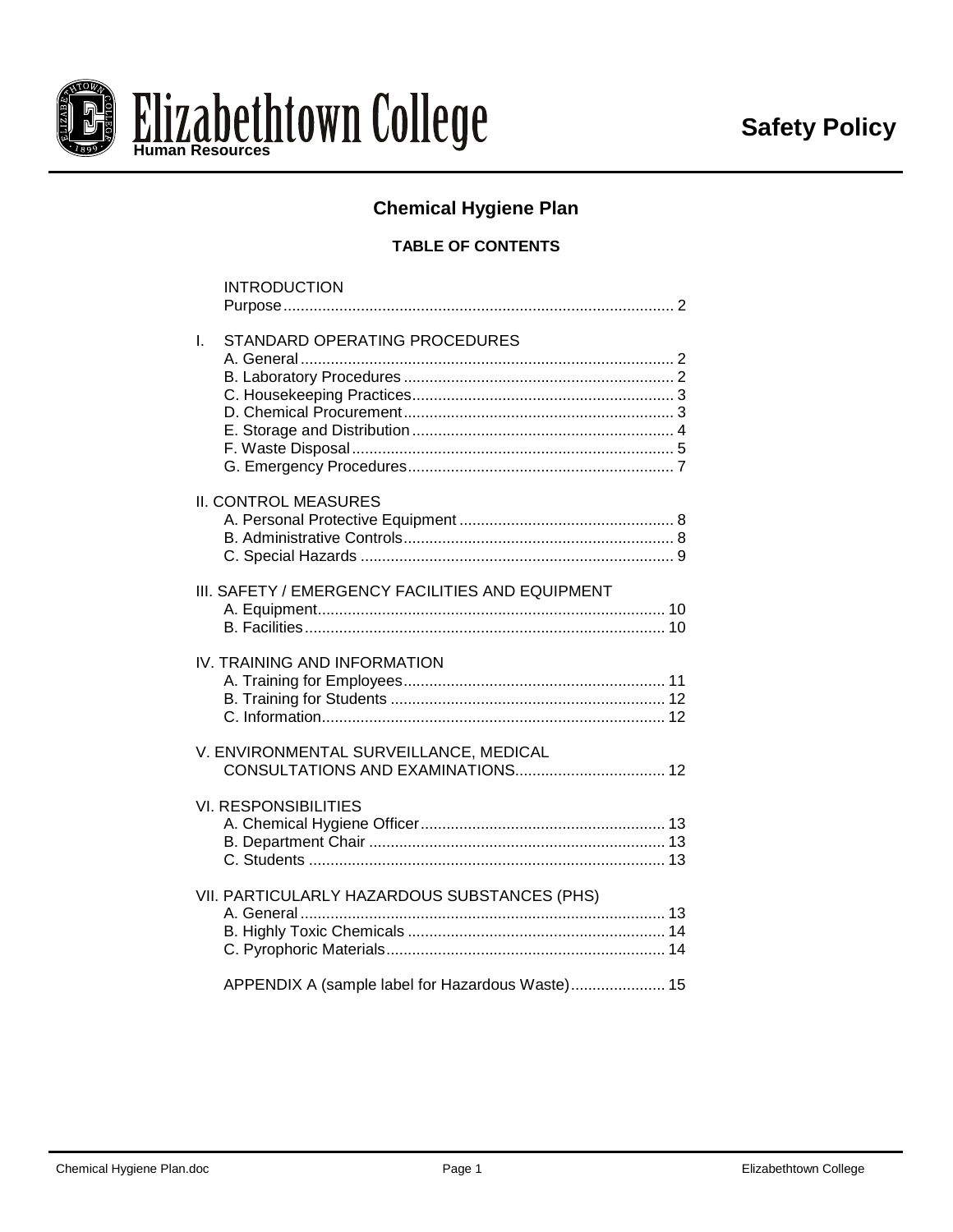

# **INTRODUCTION**

# **PURPOSE**

The College has developed a Chemical Hygiene Plan to explain the policies and procedures that will promote the safe operation of the college's laboratories. In addition, the Chemical Hygiene Plan satisfies the requirements of the U.S. Department of Labor, Occupational Safety and Health Administration, 29 CFR Part 1910.1450, *Occupational Exposures to Hazardous Chemicals in Laboratories*. This regulation is known as the "Laboratory Standard"; the objective of the "Laboratory Standard" is to protect employees from health hazards associated with hazardous chemicals in the laboratory.

"The Laboratory Standard" is a regulation developed for the protection of employees. Since students are not employees, they are not officially covered by provisions of the "Laboratory Standard". However, the College extends the provisions of the Chemical Hygiene Plan to our students in addition to our employees.

### **I. Standard Operating Procedures**

- A. General
	- 1. The design of the laboratory facility will provide sufficient space for safe work by the number of persons to be in the laboratory. The number of students assigned to the laboratory shall not exceed the number of laboratory stations available.
	- 2. Exit doors of labs and chemical storage rooms will be clearly marked and free of obstructions to permit quick, safe escape in an emergency.
	- 3. Laboratory facilities will be used only by persons with proper qualifications and training.
	- 4. Staff and students should follow the Chemical Hygiene Plan to minimize their health and safety risks.
	- 5. It is prudent to minimize all chemical exposures because most laboratory chemicals present hazards of one type or another. Specific guidelines for some chemicals, such as those found in the appropriate material safety data sheets (MSDSs), will also be followed.
	- 6. The decision to use a particular substance will be based on the best available knowledge of each chemical's particular hazard and the availability of proper handling facilities and equipment. Substitutions, either of chemicals or experiments, will be made where appropriate to reduce hazards without sacrificing instructional objectives.
	- 7. Chemicals should not be accepted from a supplier unless it is accompanied by the corresponding MSDS, or an MSDS from that supplier for that chemical is already on file. All MSDSs should be accessible to employees at all times. Employees shall be trained to read and use the information found on MSDSs.
	- 8. Employees/students should consult additional references, including MSDSs, before undertaking an unfamiliar activity.
- B. Laboratory Procedures
	- 1. Individuals in laboratories:
	- a. Eating, drinking, gum chewing, application of cosmetics, manipulation of contact lenses, or other such activities are not to be done in the laboratory.
	- b. Conduct yourself in a responsible manner at all times in the laboratory. This means that horseplay, throwing items, and pranks are prohibited.
	- c. Employees/students should not work alone in the lab or chemical storage area unless other employees are in the vicinity and are aware that someone is in the laboratory.
	- d. "Wafting" to test chemical odors should only be done with extreme caution and when only specifically directed to do so in the written experimental procedure. Also, chemicals should never be tasted.
	- e. Never pipette by mouth. Always use a bulb or other device for suction.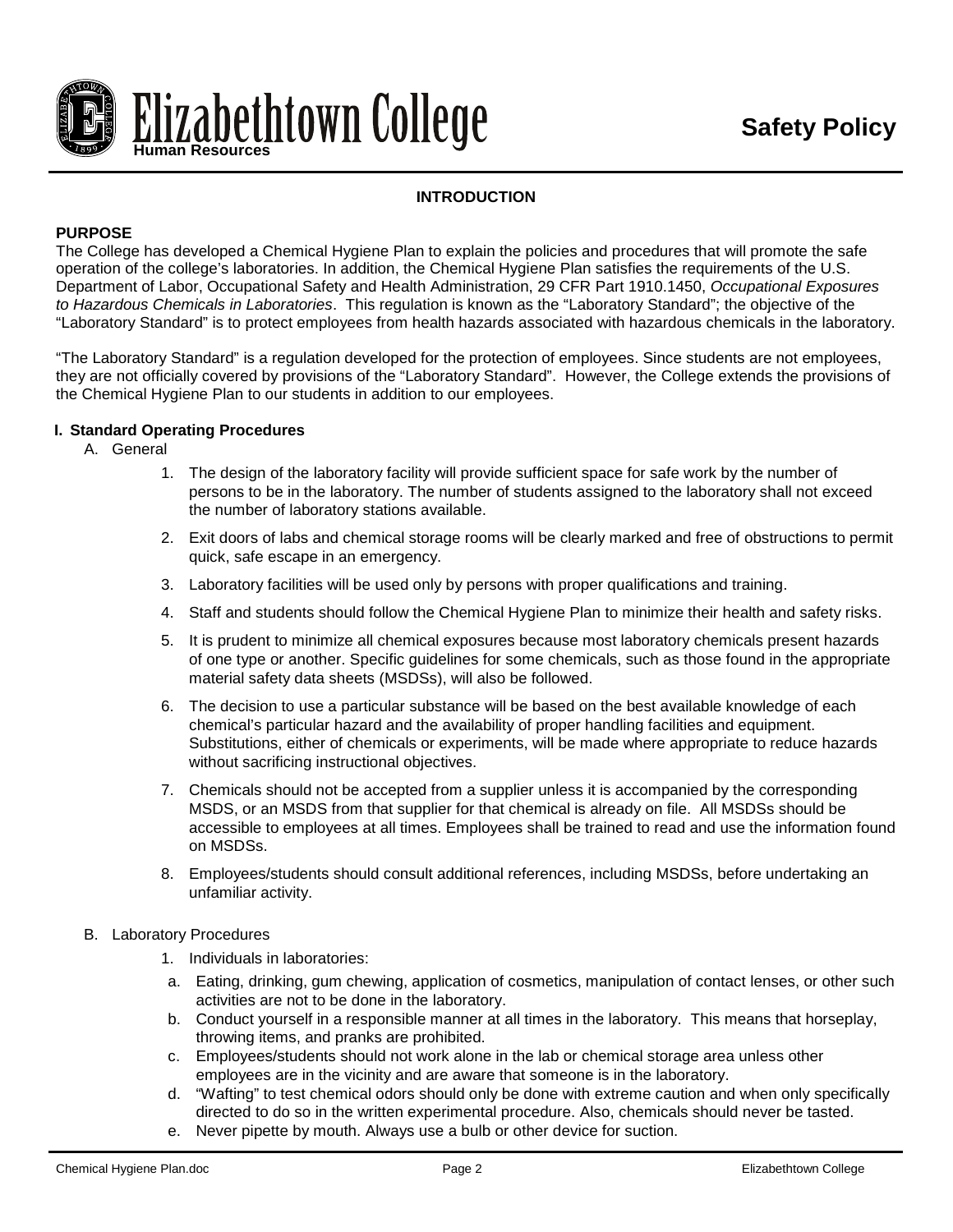

- f. Do not force glass tubing into rubber stoppers. Lubricate the glass and hold the tubing with a cloth towel as the tubing is inserted into the stopper.
- g. Proper Bunsen burner procedures shall be followed. Never leave a flame unattended.
- h. Dress appropriately for laboratory work. Avoid loose or baggy clothing, dangling jewelry and hair. Blouses and shirts shall cover the body from the neck to the waste including the upper arm. Pants, slacks, skirts or dresses shall cover from the waste to the ankles, with no gap between the top and bottom. Finally, the feet shall be covered with substantial shoes, open toed shoes or sandals are permitted.
- i. Should a fire drill or any other evacuation occur during a lab activity, turn off all Bunsen burners and electrical equipment. Leave the room as directed.
- j. Remember hot glass looks like cold glass, and glass remains hot for a long time. Determine if an object is hot by bringing your hand close to the object but do not touch the object.
- k. Careful storage and handling procedures shall be used to avoid glassware breakage. In the event of breakage, protection for the hands should be worn when picking up the broken pieces. Small pieces should be swept up with a brush and pan. Broken glass should be separated from other waste by placing it in a special container marked Broken Glass. Broken glass contaminated with chemicals must be treated as hazardous waste.
- l. The quantities of flammable liquids used in the laboratory shall not exceed five gallons.
- m. Containers of chemical substances shall be closed when not in use.
- n. Evaporation is not an acceptable means to dispose of chemical materials.
- 2. Students in the laboratory:
- a. Must read lab directions ahead of time and follow all verbal and written instructions.
- b. Shall only perform authorized experiments.
- c. Shall report all accidents or injuries to the instructor at once, no matter how trivial it may seem. The student must go to University Physicians Group for the treatment of cuts, burns, accidental ingestion of chemicals, or inhalation of fumes. The faculty member must complete an Incident Report (found online at [www.etown.edu/safety\)](http://www.etown.edu/safety) and forward it to Human Resources.
- d. Shall only work in a laboratory or chemical storage area under the direct supervision of a faculty member.
- C. Housekeeping Practices
	- 1. Individuals in the laboratory:
	- a. All laboratory areas must be kept clean and contain only those items needed for the task at hand.
	- b. Place all wastes in appropriate, segregated receptacles that are properly labeled.
	- c. Sinks are to be used only for disposal of water and those solutions designated by the instructor. Other solutions must be placed in the appropriate labeled waste container.
	- d. Tabletops are to be swept clean and washed at the end of the lab activity.
	- e. Clean up all chemical spills as soon as they occur. Chemicals and cleanup materials should be disposed of correctly.
	- f. Never block access to emergency equipment, showers, eyewashes, or exits.
	- g. Store chemicals and equipment properly. Keep all cabinets and drawers closed when not in use to avoid catching and bumping hazards.
	- h. Aisles should be kept clear; no chemicals may be stored on the floors.
	- 2. Students in the laboratory:
	- a. Bring only your lab instructions, calculators, writing instruments, and any required personal protective equipment (e.g. safety goggles) to the laboratory area.
	- b. Leave backpacks and other books in the classroom area.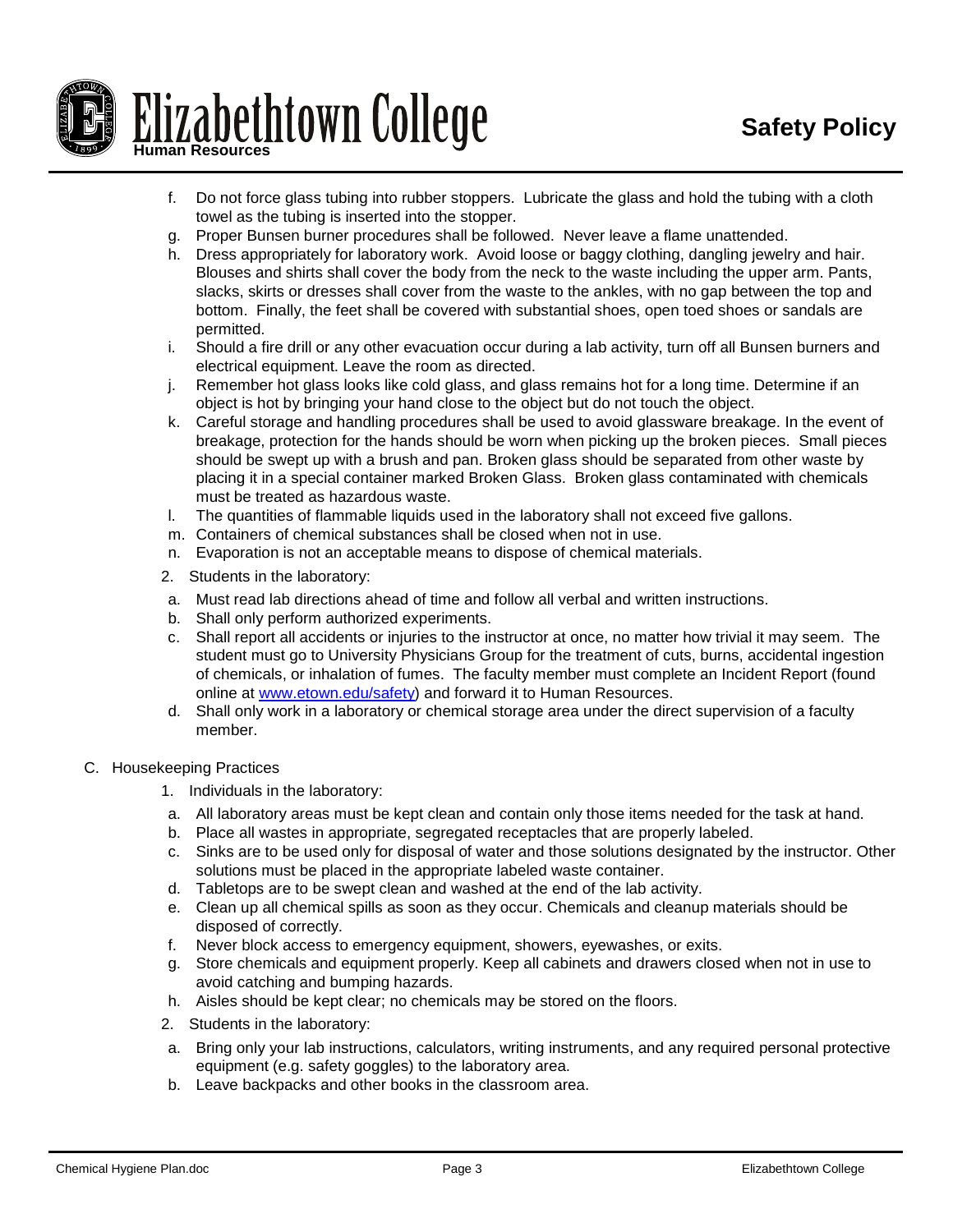

## D. Chemical Procurement

- 1. The purchasing of chemicals should be guided by the philosophy that less is better.
- 2. Chemicals should be ordered in quantities that are likely to be consumed in one year and should be purchased only in the quantity sufficient for the declared use.
- 3. All chemicals should be in tightly closed, sturdy, and appropriate containers.
- 4. A chemical should not be accepted without the MSDS and an adequate identifying label.
- 5. When a chemical is received, proper handling, storage, and disposal should be known.
- 6. The container should be marked with the date(s) it is received.
- 7. The chemical inventory list should be updated each time a chemical is received.
- 8. Donated chemicals should be accepted only after approval is obtained from the Chemical Hygiene Officer. It should be established that the donated chemical is in excellent condition, that an appropriate MSDS is available, and that there is a specific use for the donated material.
- E. Storage and Distribution
	- 1. All chemicals should be in tightly closed, sturdy, properly-labeled containers that are compatible with the chemical.
	- 2. Chemicals shall not be stored where they have access to the sanitary or storm sewers.
	- 3. All cup sinks in hoods will be protected with a permanent barrier to keep chemicals out of the sanitary sewer. Quantities of chemicals in the hood will not exceed the capacity of the barrier.
	- 4. If the chemical has been transferred to a secondary container, the new container should be appropriately labeled, including the hazard information.
	- 5. Chemicals should be stored based on the compatibility group of the chemical.
	- 6. Large containers and containers with reactive chemicals, such as acids and bases, should be on low shelves.
	- 7. The classification system used for the storage of chemicals should be displayed in the principal storage area.
	- 8. Flammable chemicals shall be stored in approved storage containers and in approved flammable chemical storage cabinets.
	- 9. Combustible packaging material should not be stored near flammable chemical storage cabinets.
	- 10. All storage areas should be securely locked when not in use. Storage and preparation areas should be accessible only to those persons authorized to use the chemicals.
	- 11. Refrigerators used to store flammable chemicals shall be labeled and shall be of explosion proof or of lab safe design. (NFPA 45)
	- 12. OSHA standards and NFPA Guidelines or local fire regulations should be consulted on the proper use of flammable chemicals in the laboratory.
	- 13. Compressed Gases
	- a. Gas cylinders should only be moved from one location to another with the protective cap securely in place.
	- b. Both full and empty cylinders should only be stored where they may be securely restrained by straps, chains, or a suitable stand.
	- c. A cylinder should be considered empty when there is still a slight positive pressure.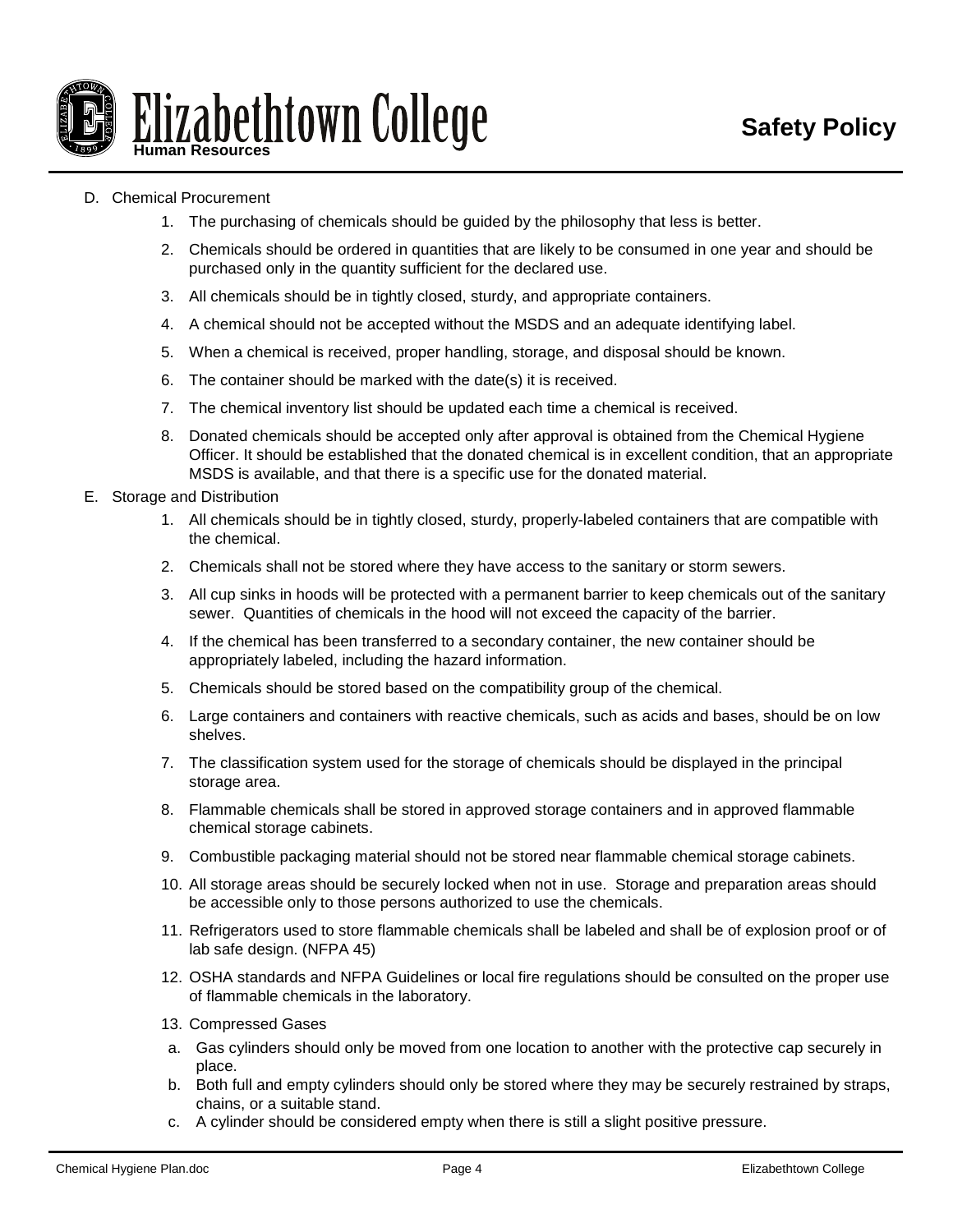

- d. An empty cylinder should be returned to the supplier as soon as possible after having been emptied or when it is no longer needed.
- e. Cylinders should not be exposed to temperatures above 50 °C.
- f. Store flammable gases separately from oxidizer gases.
- g. Storage: Full cylinders are currently stored in the Chemistry stockroom by the outside door. All cylinders should have a protective cap securely screwed on to the tank.
- h. When a cylinder is empty, it is to be secured to one of the cylinder mounts found on the tables located near the outside entrance. Protective cap should be fully screwed on and a sign placed on the empty cylinder indicating it is empty.
- i. Transport: When transporting gas cylinders, proper protective eyewear is required. The cylinder must be securely fastened to an approved cart. When transporting a gas cylinder using an elevator, never ride the elevator with the cylinder. Place the cylinder on the elevator and push the button for the desired floor and walk up to meet the elevator.
- 14. Used oil will be stored in a closed and properly labeled container and disposed of at the College's used oil storage site.
- 15. Minimal amounts of solvents and other chemicals should be kept in the teaching and research laboratories. Primary storage should be the chemical storage area of the Biology and Chemistry stockrooms.
- F. Waste Disposal
	- 1. Chemical Wastes shall be disposed of in accordance with the Environmental Protection Agency/Department of Environmental Protection Regulations.
	- a. A waste characterization will be performed when generator knowledge is not sufficient to determine whether a waste is hazardous or not.
	- 2. The College is considered a Small Quantity Generator (SQG) of hazardous waste .The college must generate in each and every calendar month, less than:
	- a. 100 kg of hazardous waste
	- b. 1 kg of acutely hazardous waste
	- 3. Guidelines for waste minimization:
	- a. Employees shall minimize generation of hazardous wastes (microscale labs, selecting less hazardous materials, etc.).
	- b. Chemicals should be ordered in quantities that are likely to be consumed in one year or less.
	- c. Avoid the inadvertent accumulation of hazardous waste. Potential waste materials are surplus, old, and/or unnecessary chemicals. Every attempt must be made to avoid accumulating such chemicals.
	- d. Prior to ordering new chemicals, using existing chemicals, or creating products from reactions, employees shall determine if the material will need to be treated as hazardous waste.
	- 4. Guidelines for waste disposal:
	- a. Municipal Waste These are the waste materials that are generally placed into a waste container such as but not limited to coffee cups, apple cores, used towels, etc. These materials are picked up by ES and taken to the Brown Building and placed in the compactor. When the compactor is full it is taken to the incinerator to be burned.
	- b. Broken Glass There are special cardboard containers located throughout the laboratories for uncontaminated broken glass. These containers have lids on them which are not to be taken off. The Chemical Hygiene Officer will seal the containers when they are full and move them to the trash site outside the building for facilities pickup. Facilities will place them in the open top dumpster for burial.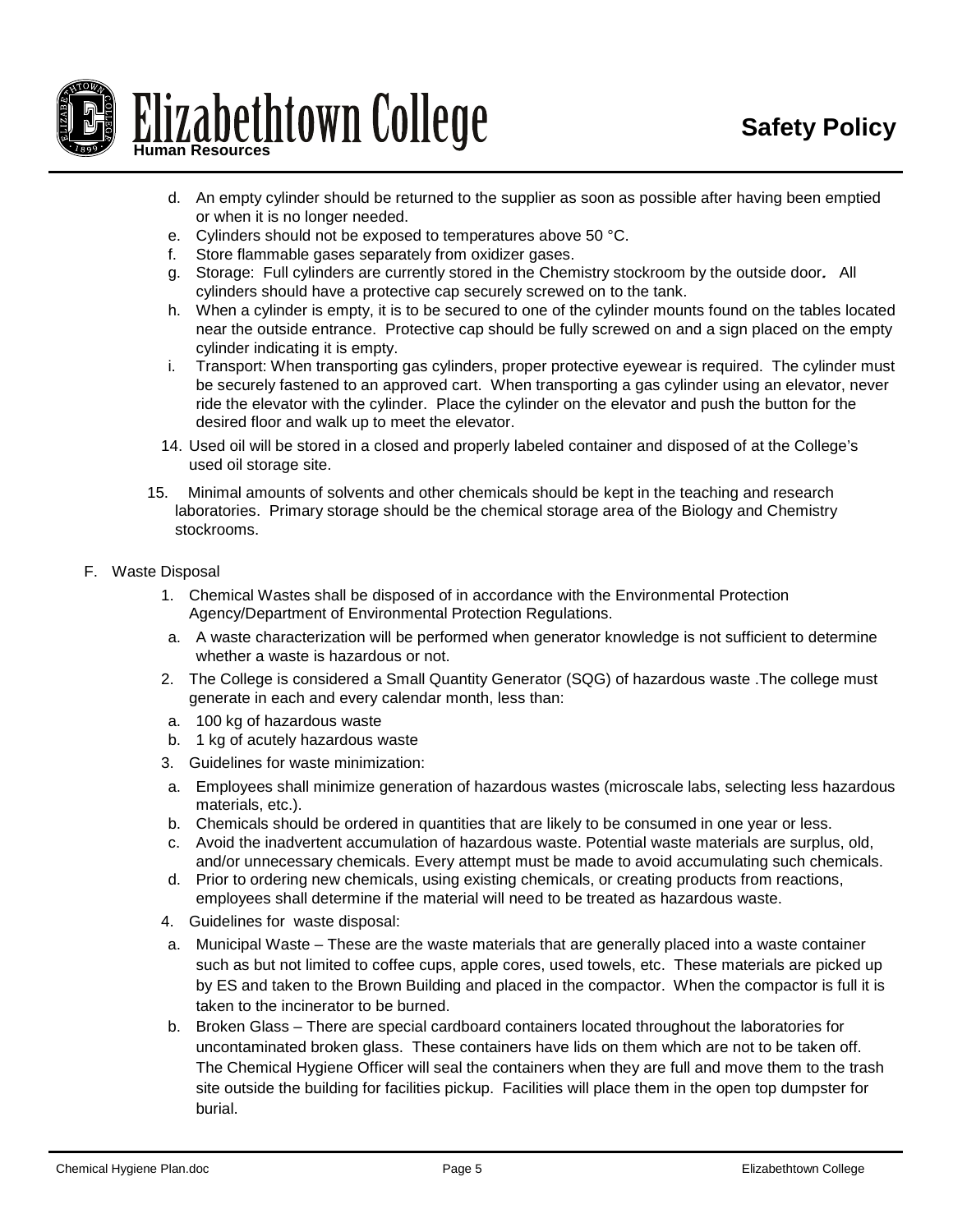

- c. Sharps There are small sharps containers throughout the laboratories. Sharps should be placed in these containers when they are no longer being used. The CHO will empty these containers when they are full. They are placed in a large sharps container located in the hazardous waste storage site in the chemical storage room #107. When this container is full it is processed out with the shipment of hazardous waste to be buried.
- d. Universal Wastes For laboratory purposes this includes fluorescent light bulbs and batteries of all types. The fluorescent bulbs are to be put out for the ES staff to pick up and move to the universal waste site at the Brown Building. The batteries are to be placed in the battery container in the hazardous waste storage area room 107. The CHO will move the batteries to the universal waste site at the Brown Building. The universal wastes will be removed from the site by a certified hauler.
- e. Hazardous Waste Waste from laboratory work must be processed into one of two locations. Those wastes that meet the definition of hazardous waste must be placed in the "Hazardous Wastes" containers in the satellite accumulation areas (SAA) . Others chemicals substances are to be placed in the sanitary sewer. (See list of materials allowed to be placed in the sanitary sewer). The hazardous waste in the SAA(s) are to be taken to the hazardous waste storage site in room 107 where it will remain until a certified hazardous waste hauler removes it from the site.
- f. Flammable, combustible, water-immiscible materials, or water soluble solutions of toxic substances shall not be poured down the drain.
- g. Separate waste containers should be provided for heavy metal compounds, chlorinated hydrocarbons, nonchlorinated hydrocarbons, and any other categories recommended by the College's hazardous waste transporter company.
- h. Waste chemicals should be stored in appropriately labeled containers that include "hazardous waste", chemical name, start accumulation date, fill date, and date moved to central storage area. These containers must be stored inside SAA(s) secondary containment and must remain closed at all times when waste is not being added to the container.
- i. Hazardous wastes should never be placed in the common solid trash container.
- j. Upon completion of the laboratory activity, the waste containers shall be placed in the Satellite Accumulation Area (SAA) and the appropriate label (see Appendix A) must be completed and attached.
- k. When the waste containers become full, the containers shall be transferred to the hazardous waste central storage area (CSA) within three (3) days. In addition, waste in SAAs should be moved to the CSA at the end of every semester. Hazardous waste will be removed from the CSA once a semester. In chemical laboratories (both teaching and research), organic solvent waste containers should be clearly labeled as to whether they are halogenated or nonhalogenated; whenever possible, halogenated solvents should not be mixed with nonhalogenated solvents.
- l. A list should be maintained with each container so the exact contents and the approximate amounts are known. When the container is 80% full, the list should be secured onto the container and the container transported to the chemical storage area in the stockroom.
- m. Acid or base waste solutions should be neutralized (verified by pH paper or a pH meter) and poured down the drain in consultation with a faculty member.
- n. For containers bearing reagent that has lost its potency or have been contaminated, the container should be labeled as such and the container properly transported to the chemical waste area of the chemical storage area in the stockroom.
- 5. Biological Waste
- a. The following protocols should be adhered to regarding wastes generated in the Biology Department.
	- Uncontaminated Broken Glass Uncontaminated broken glass is to be placed in the corrugated cardboard containers placed in each laboratory for this purpose. The CHO will check these containers and seal the full ones and place them in the area north of Lyet for the ES waste hauler to pick up and place it in the recycling container behind the Brown Building.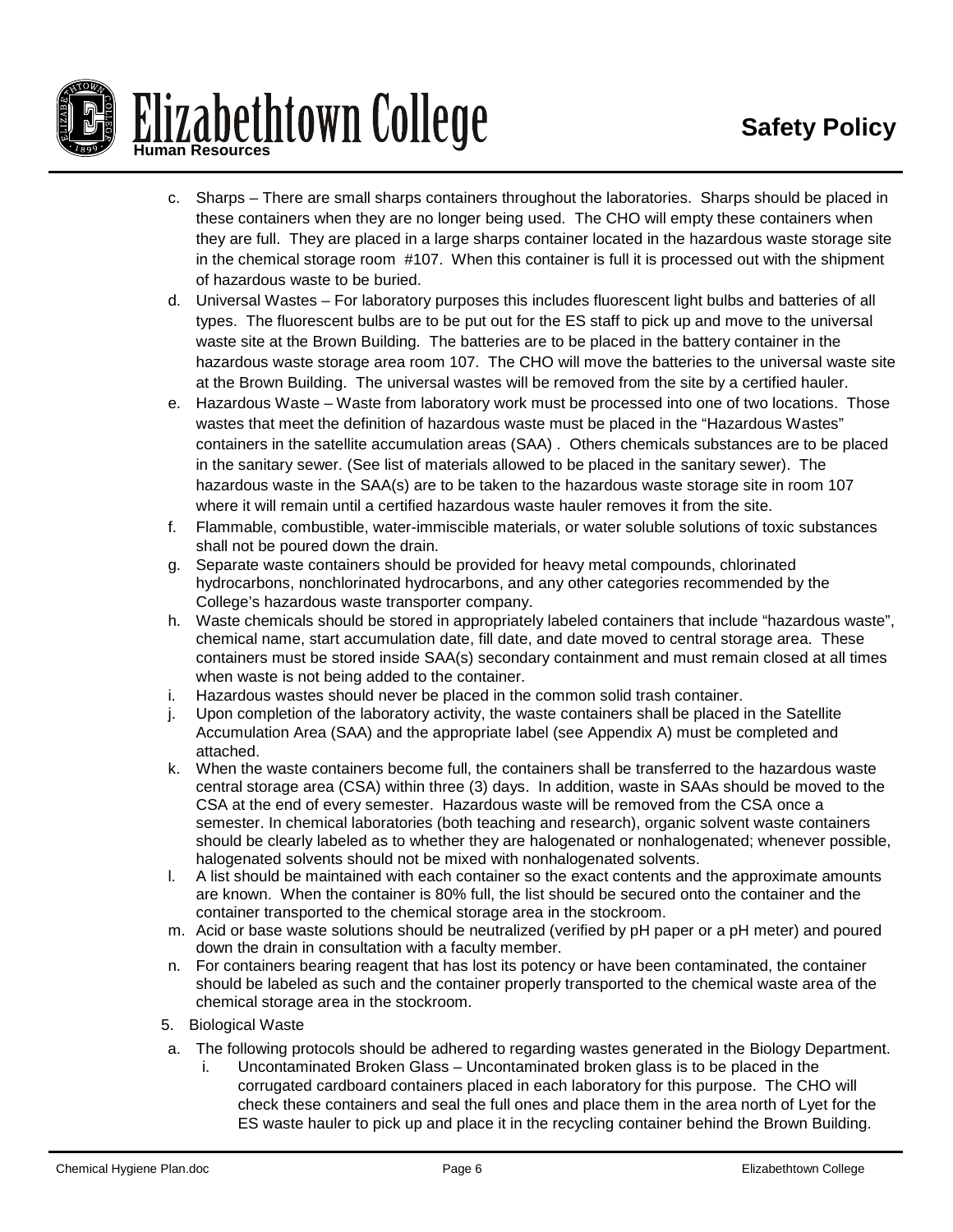

- ii. Hazardous Chemical Waste Chemical Wastes are to be placed in a container marked with the following information: Hazardous Waste, the date the container was started, and the contents of the container. The containers are to be stored in a Satellite Accumulation Area (SAA) in a secondary container. When the containers are full they shall be moved to the holding area in Room 247 and logged in. A hazardous waste hauler removes them from this area.
- iii. Animal Carcasses: When the faculty and students are done with the animal bodies and parts they should be wrapped in plastic bags and placed in appropriate freezers or into the 55 gal drum in room 247. Once a year a biological waste hauler will come to the department and remove all the animal carcasses.
- iv. Contaminated Sharps Contaminated sharps are to be disposed of in the small red containers marked accordingly. When the small containers become full they are to be moved to the hazardous waste holding area and logged in. When the hauler removes the animal bodies they will take the sharps as well.
- v. Empty Reagent containers: When a reagent container is empty it should be placed in the container in each of the laboratories marked "empty reagent containers". On a regular basis the CHO will consolidate all the empty reagent containers and place them in a waste bag and put them in the waste area north of the building for the ES waste hauler to pick up and place in the recycling dumpster at the Brown Building.
- vi. Contaminated Biological Waste Contaminated biological waste shall be double bagged in the universally marked "biological waste" bags and taken to the autoclave. The waste should be placed in a pan with low profile sides. The bag should be left open to allow "all air" to escape during the vacuum cycle. In addition, a biological indicator ampule (10x6) in a bag every week, a steam integrator strip in every bag and a Bowie-Dick pack in a bag every two weeks. If all tests are negative, the biological waste bags shall be placed in a municipal waste bag and put out for ES to remove with the rest of the municipal waste.

## **EMERGENCY PROCEDURES**

The following procedures should be followed when addressing different types of emergencies:

### **Sickness**

- 1. If someone becomes ill students should inform their instructor.
- 2. The instructor should assess the person's condition and either make arrangements to have them transported to the University Physician's Group or call dispatch at extension 1111 and report the illness. If the condition appears to be life threatening, share that information to dispatch as well.

### **Injuries**

- 1. Depending on the severity of the injury the person can be given first aid in the laboratory and then transported to the University Physicians Group for follow up.
- 2. If the injury is more serious make the individual comfortable, attempt to stop/control any bleeding that may be occurring, and call dispatch at extension 1111. Dispatch will respond and either provide the necessary care themselves or have them transported to a medical facility for treatment.
- 3. Complete an accident investigation form and forward it to HR.

## **Fires**

- 1. If the fire is in the incipient stage ask everyone to leave the building and pull the fire alarm on the way out. If you are confident using an extinguisher attempt to put the fire out. ALWAYS keep on the exit side of the fire and DON'T attempt to fight a fire where there is a lot of fumes being given off or you know that the fumes are toxic.
- 2. If the fire is in the working stage evacuate the building immediately and pull the fire alarm on the way out.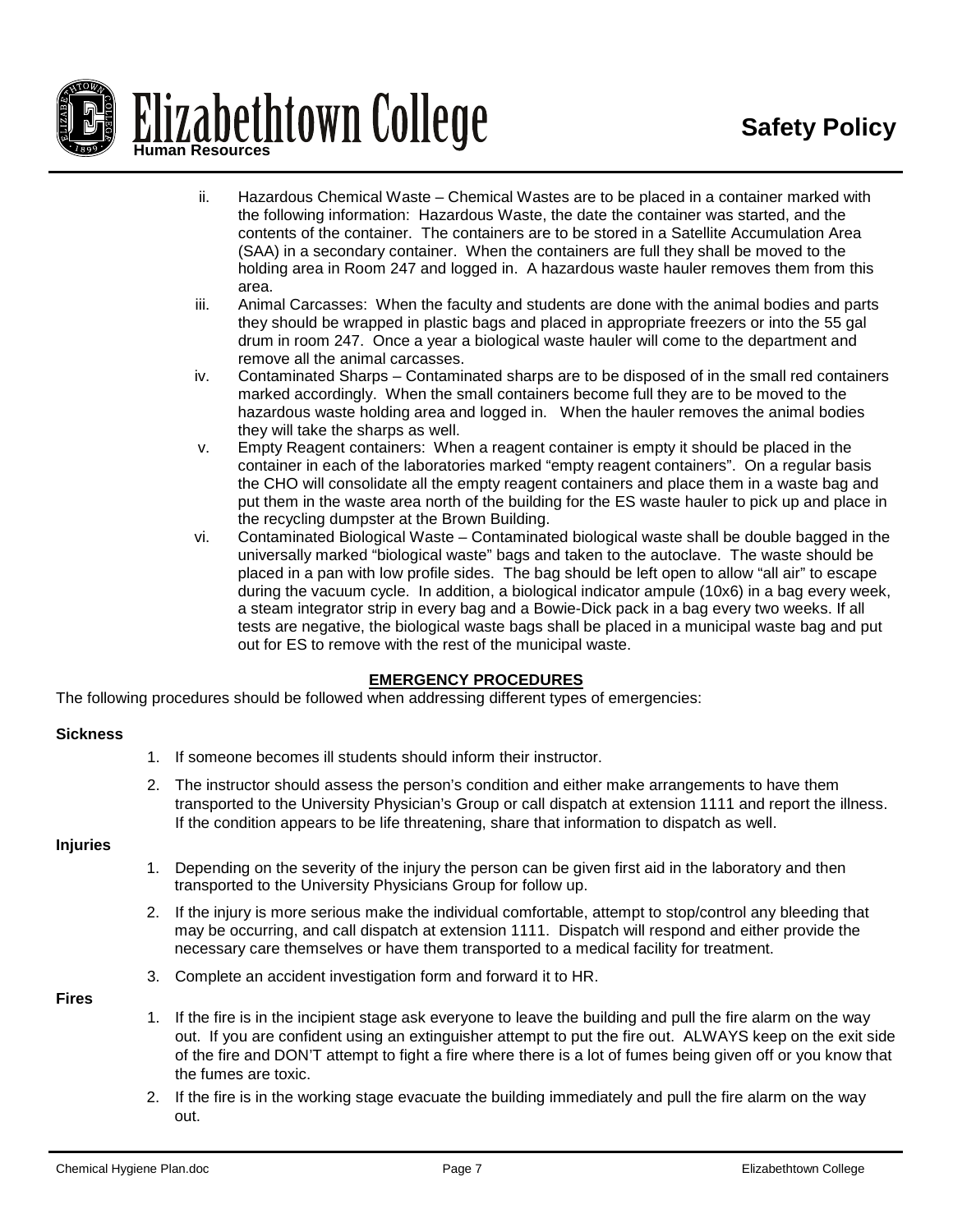

- 3. When you exit the building report to the assembly area.
- 4. Complete a report on the fire.

#### **Chemical Spills**

- 1. When a spill occurs students should report the incident to their instructor. Students should not attempt to clean up or contain the spill.
- 2. Instructors should notify the Chemical Hygiene Officer at 585-7578 immediately.
- 3. The instructor and the CHO will first determine whether the incident can be safely mitigated in house or whether outside agencies need to be notified.
- 4. If the spill is to be cleaned up in house the necessary clean up materials need to be moved to the site, proper personal protective equipment needs to be donned.
- 5. Attempt should first be made to contain the spill. Next the chemical in the spill should be neutralized and finally absorbed.
- 6. The waste materials should then be placed into a container, label the container "Hazardous Waste", the name of the material and the date. The container should then be moved to the hazardous waste holding area.
- 7. Complete a report on the incident.
- 8. Depending on the size of the spill and the nature of the chemical spilled certain government agencies may need to be notified.
- 9. If outside HAZMAT services are needed call one of the following in the order they are listed:

Environmental Products and Services 717-564-4200

Bishop Associates Tom Robinson 800-966-0700

HMHTTC Response 800-927-9303

When speaking with one of these organizations give them your name, the organization, location and the nature of the incident.

### **II. Control Measures**

- A. Personal Protective Equipment
	- 1. It is the responsibility of the College to require appropriate safety and emergency equipment for employees and students.
	- 2. Laboratory aprons or coats, eye protection, and non-permeable gloves are considered standard equipment for college laboratory programs and should be readily available to employees and students.
	- 3. Additional PPE over and above the standard shall be compatible with the required degree of protection of the substances being handled.
	- 4. Glasses with side shields are not be used where there is a splash potential.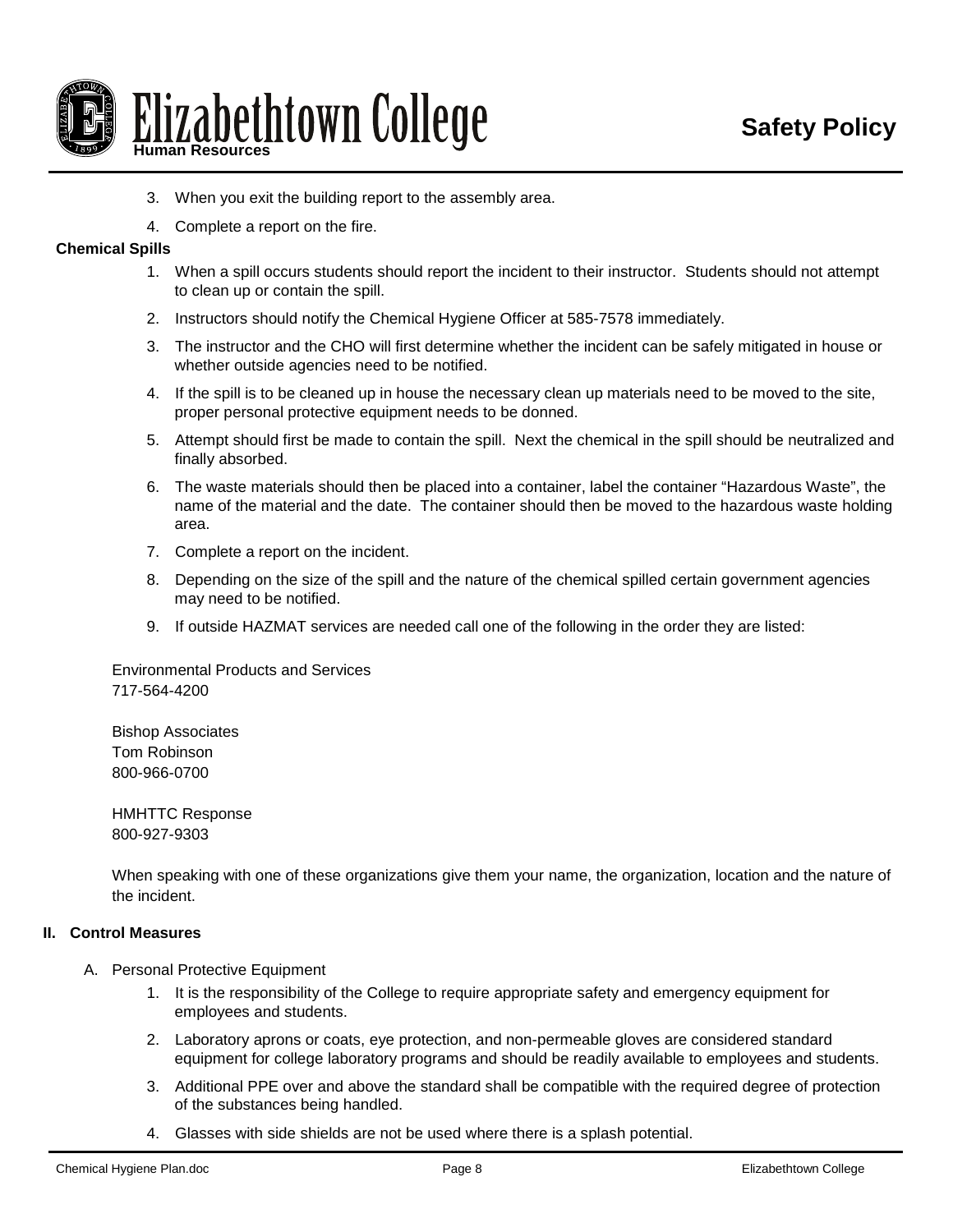

- 5. Contact lenses are not necessarily prohibited in the laboratory. If contact lenses are permitted, chemical splash goggles must be worn at all times.
- 6. Full face shields protect the face and throat. They must be worn for protection when there is a greater risk of injury from flying particles and harmful chemical splashes. A full face shield should also be worn when an operation involves a pressurized system that may explode or an evacuated system that may implode. For full protection, safety goggles must be worn with the face shield.
- 7. Standing shields should be used when there is a potential for explosions or implosions.. The standing safety shield should be used with safety goggles and, if appropriate, with a face shield.
- 8. Lab coats or aprons worn in the laboratory should offer protection from splashes and spills, and should be easy to remove in case of an accident, and should be fire resistant.
- 9. When gloves are required, it should be remembered that no one kind of glove is suitable for all situations. The MSDS should be consulted for information regarding the proper type of gloves to be used.
- B. Administrative Controls
	- 1. Inventory Control
		- a. A chemical inventory shall be maintained. The inventory will reflect purchases made, containers removed from inventory and movement of chemicals in and out of the chemicals storage area.
	- 2. Hazard Identification and Labels
		- a. Labels on incoming containers of hazardous chemicals are not to be removed or defaced.
		- b. If a chemical is stored in its original bottle, it should have the manufacturer's original label identifying potential hazards, and the date of purchase, the date opened, and the initials of the person who opened the container.
		- c. If a chemical has been transferred to a secondary container, the new container should be appropriately labeled.
		- d. Unlabeled bottles should not be opened, and such materials should be disposed of.
	- 3. Signs and Posters
		- a. Emergency telephone numbers (i.e. Campus Security) shall be posted in all laboratory areas.
		- b. Signs shall be used to indicate the location of exits, evacuation routes, safety showers, eyewash stations, fire extinguishers, fire blankets, first aid kits, fume hoods, and other safety equipment.
		- c. Warnings shall be posted at areas or equipment where special or unusual hazards exist.
	- 4. Material Safety Data Sheets:
		- a. Each MSDS received with incoming shipments of chemicals should be maintained and made readily available to laboratory employees and to students.
		- b. All chemicals must have a MSDS. These forms must be stored in the department in which they are used or in the administrative assistant's office. They must be easily accessible. The College also subscribes to an MSDS on-demand service through 3E Company. Individuals can call 1-800-451- 8346 to have an MSDS faxed for specific chemicals. This permits quick access should an emergency situation arise regarding that chemical. You will need the product/chemical name and the manufacturer name to access this system.

### 5. Records

- a. Chemical Inventory Records
	- i. An inventory of all chemicals shall be conducted and maintained.
	- ii. The chemical inventory shall reside on the departmental shared file system.
- b. Inspection Record
	- i. Inspections of the hazardous waste central storage areas (CSA) must occur monthly and be recorded on the checklist in the CSA.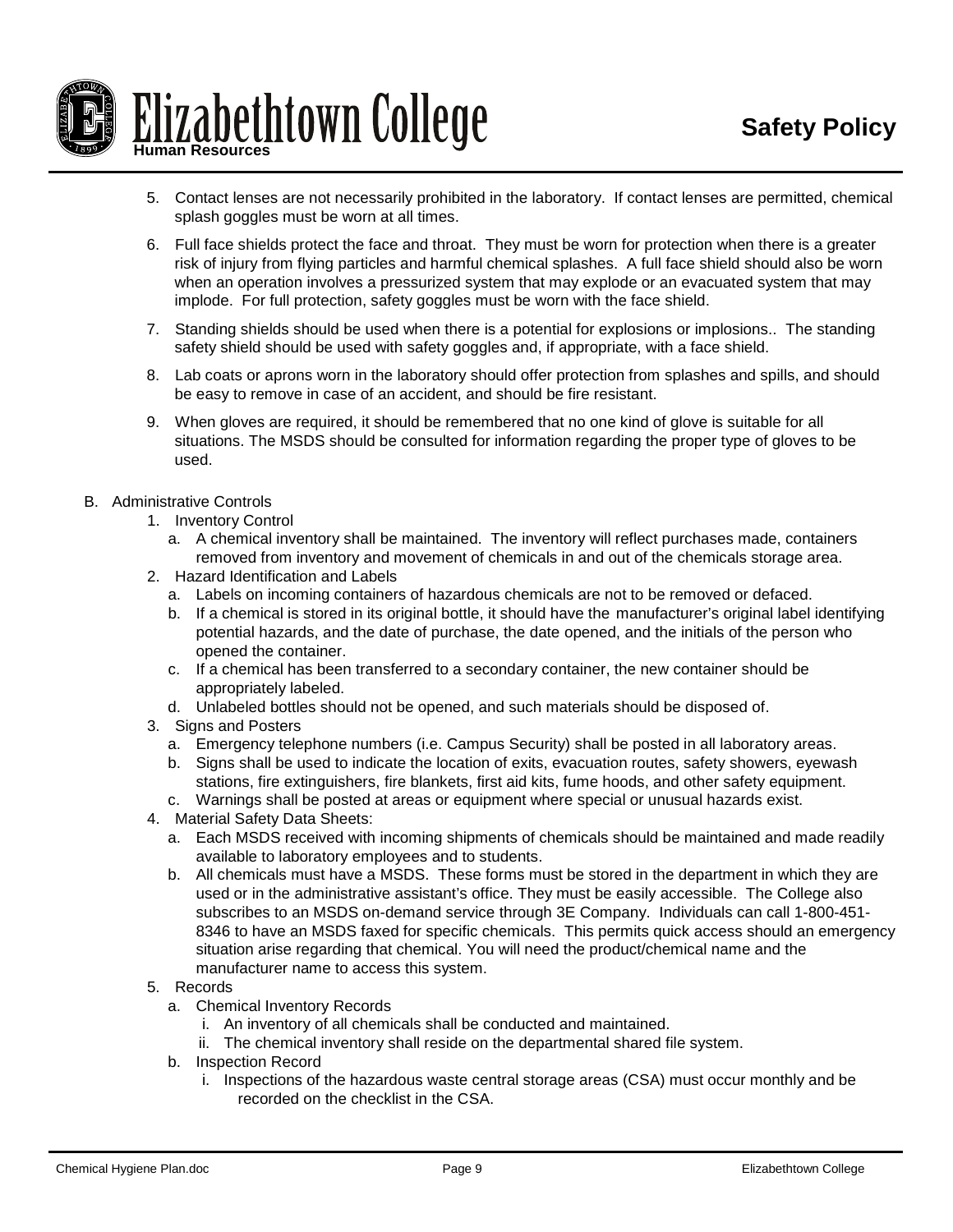

- ii. Safety equipment should be tagged to indicate the date and the inspector Eyewash stations must be inspected monthly; hoods must be inspected annually.
- iii. Records indicating the dates of repairs and regular maintenance of safety equipment should be maintained.
- c. Training Records: the college should maintain records of employee training, and they should be made available to employees.
- d. Incident Report: incident reports must be completed for any incident. Copies are to be retained by the Human Resource Department.
- e. Medical and Exposure Records: Records of air concentration monitoring, exposure assessments, medical consultations, and medical examinations must be kept for at least 30 years after the employee ceases employment with the college.
- f. Waste Disposal Records: The college shall retain records of disposal of hazardous waste.
- g. The college should maintain a file of MSDSs and should make them accessible to employees. If an MSDS is not available when a new chemical is received, that chemical should not be used until an MSDS is obtained.

# C. Special Hazards

- 1. Freezers and Refrigerators
	- a. All items kept in freezers and refrigerators should be properly labeled.
	- b. Each unit should be labeled as to what may (or may not) be placed in the unit.
	- c. The faculty member responsible for each unit should ensure that it is properly maintained, including defrosting whenever necessary.
	- d. Key storage freezers and refrigerators should be clearly identified and powered by a back-up generator in case of electrical power failure.
- 2. Transporting Chemicals
	- a. Persons should have the proper PPE when transporting chemicals.
	- b. Rubber carriers should be used for transporting smaller quantities kept in glass bottles.
	- c. For larger containers, or several items that cannot safely fit into rubber container, the carts with elevated side panels should be used. Acids and bases should not be transported together.
- 3. Hot Plates & Heating Mantles
	- a. Reactions and solutions requiring heating should adhere to the following advisements:
		- i. Faculty and students should be aware of various solvents reaching their flash point while being heated
		- ii. Caution should be used when using heating plates that are not explosion/fire proof.
		- iii. When heating solutions/reaction mixtures, appropriate stirring devices should be used to avoid superheating of the contents.
- 4. Needles & Syringes
	- a. Syringes and needles should not be stored out in the open. They should be placed in a locked drawer when not being immediately used.
	- b. For schlenk lines bearing needles at the ends (via a luer lock attachment), they should be capped to prevent accidental needle sticks.
	- c. Proper disposal of needles, includes disposable needles and non-disposable needles that have expired, requires they be placed in a sharps container for subsequent transfer to a sharps container in the hazardous waste holding area.
	- d. Especially while using glass syringes, students must be reminded they must keep their safety glasses on at all times.

# **III. SAFETY / EMERGENCY FACILITIES AND EQUIPMENT**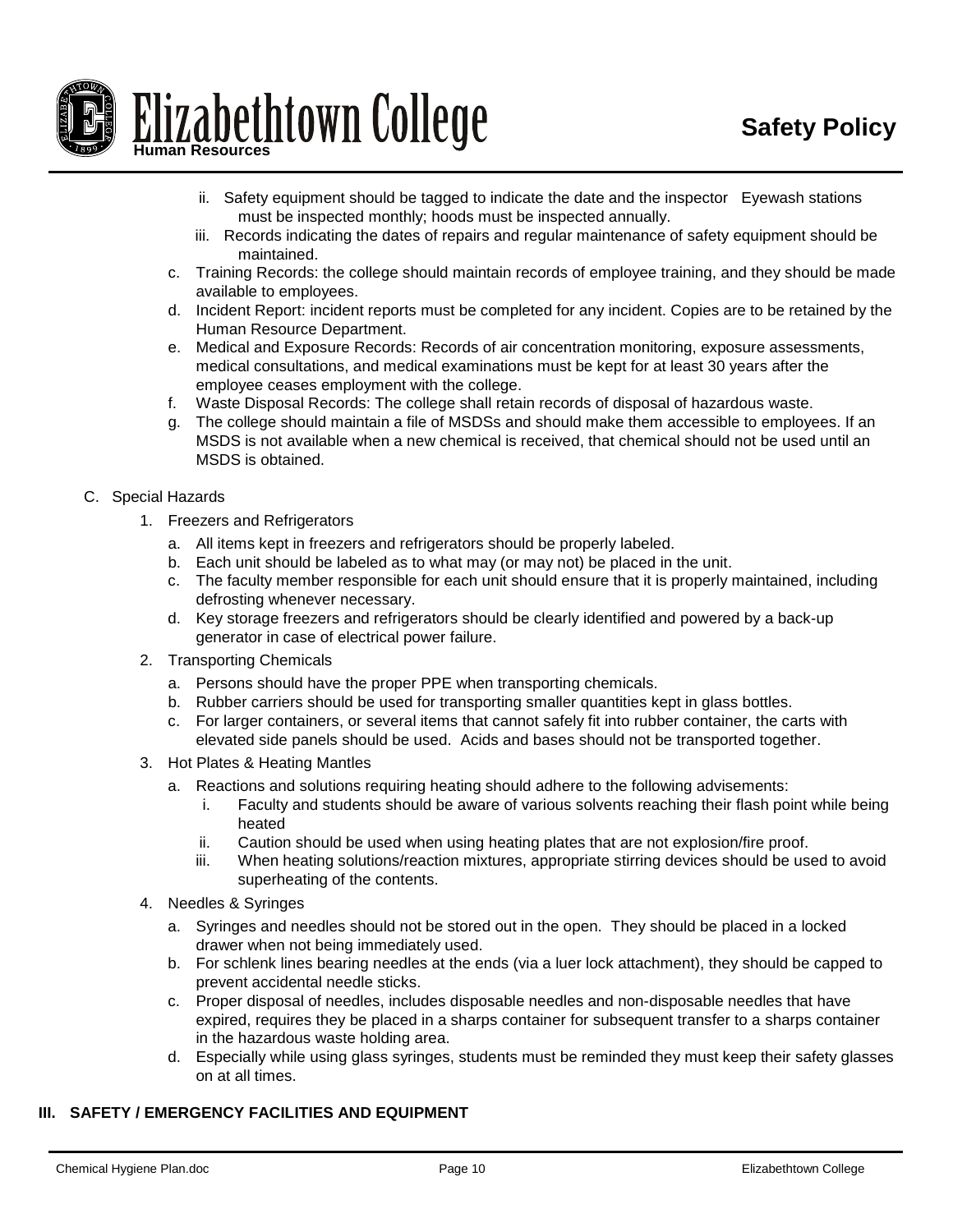

## A. Equipment

- 1. The college should ensure that adequate emergency equipment is available in the laboratory and inspected regularly to ensure that it is functioning properly. All employees should be properly trained in the use of each item.
- 2. Emergency equipment items that should be available include: eyewash station, fire extinguishers, safety shower, telephones for emergencies, fire blanket, and identification signs.
- 3. Each laboratory should have a standard first aid kit appropriately stocked.
- 4. Multipurpose fire extinguishers should be available in the laboratory. A multipurpose, ABC, fire extinguisher, can be used on all fires EXCEPT for class D fires. Extinguishers should be visually checked monthly and inspected and tested annually.
- 5. Every eye wash station will be capable of supplying a continuous flow of aerated, tepid, potable water to both eyes for at least 15 minutes. The valve should remain in the open position without the need to hold the valve. (ANSI Z358.1-1990)
- 6. Safety showers should be capable of supplying a continuous flow of tepid, potable water for at least 15 minutes. The shower should have a quick-opening valve requiring manual closing. (ANSI Z358.1-1990)
- 7. Eye wash stations and safety shower stations shall be located so they will be accessible within 10 seconds. (ANSI Z358.1-1998)
- 8. Safety equipment will be tagged, showing the inspection date and inspector.
- 9. Buildings in which hazardous substances are being used should have spill control kits tailored to deal with the potential risk associated with the materials being used. Each storeroom shall be equipped with a heat sensor, smoke alarm, fire extinguisher, safety shower, eye wash, fire blanket, and first aid kit.

## B. Facilities

- 1. Fume hoods
	- a. Laboratory fume hoods are the most important components used to protect laboratory employees and students from exposure to hazardous chemicals and agents used in the laboratory.
	- b. Laboratory fume hoods are not meant for either storage or disposal of chemicals. If a hood must be used for storage, in order to provide adequate ventilation for flammable chemicals, for example, it must not be used for laboratory experiments or transfer of chemicals. In that event, it must be used only for storage.
	- c. Laboratory activities that may release airborne contaminants above the Permissible Exposure Limit (PEL) or Thresholds Limit Value (TLV) concentrations must be carried out in the fume hood. Also, if laboratory activities produce potentially hazardous vapors or gaseous substances, the laboratory activities should be conducted in the fume hood.
	- d. In most cases, the recommended face velocity is between 80 and 120 feet per minute (fpm).
	- e. Fume hoods should be positioned in the laboratory so that air currents do not draw fumes from the hood into the room.
	- f. The exhaust stack from a fume hood shall be in a vertical direction at a minimum of 10 feet above the adjacent roof line and so located with respect to openings and air intakes of the laboratory or adjacent buildings to avoid reentry of the exhaust into the building. (ANSI/AIHA Z9.5 – 1992)
	- g. All BSCs and fume hoods shall be inspected annually by the Chemical Hygiene Officer. Any hood not passing inspection must be taken out of service immediately and not be used until such time as the hood has passed inspection.
	- h. Hoods should not be cluttered so as to maintain maximum flow across the surface of the hood.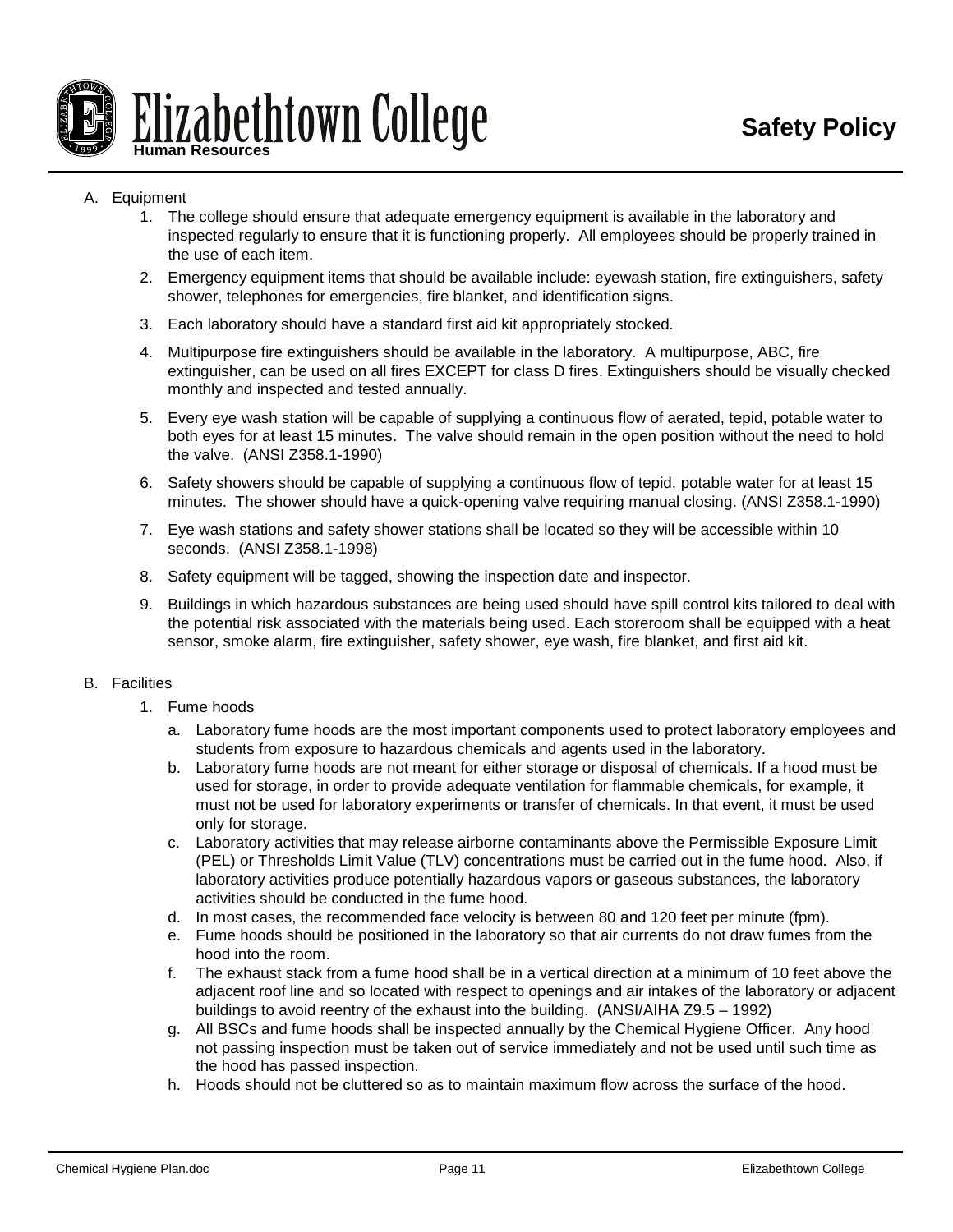

- i. When a reaction is to be run in a hood overnight (or over the weekend), the reaction must be clearly labeled as to the reaction that is being performed and who should be contacted in case of an emergency regarding the reaction. A sign with this information should be posted on the hood.
- 2. Ventilation
	- a. General laboratory ventilation should not be relied on for protection from exposure to hazardous chemicals. A rate of 4 - 12 room air exchanges per hour should be the accepted standard.. Laboratory airflow should not be turbulent and should flow continuously throughout the laboratory.
	- b. Any alteration of the ventilation system should be made only if thorough testing indicates that employee and student protection from airborne toxic substances will continue to be adequate.
- 3. Flammable Liquid Storage and Handling
	- a. To the extent possible flammable liquids should be stored in approved flammable liquid cabinets. When flammables are removed from the cabinet they should be replaced when they are no longer needed.
	- b. When transferring significant quantities of flammable liquids from one container to another, it is particularly important that they be properly grounded to prevent accidental ignition of flammable vapors and liquids from static electricity or other sources of ignition.
- 4. Electrical
	- c. All electrical outlets should have a grounding connection accommodating a three-prong plug.
	- d. Employees should know how to cut-off electricity to the laboratory in case of emergency.
	- e. If electrical equipment shows evidence of undue heating, it should be immediately unplugged.
	- f. Ground-fault circuit interrupters (GFCIs) should be installed as required by code to protect users from electrical shock, particularly if an electrical device is hand held during a laboratory operation.

### **IV. Training and Information**

The following training will be provided annually. Additional training will be provided on a need to basis.

- A. Students All students will receive training in those general topics that exist in all laboratory environments (for example: the use of extinguishers, eyewash stations/showers, msds's, etc.). The faculty will provide that information at the beginning of the semester. Additionally the faculty will provide appropriate risk and environmental information relevant to the work about to be done. This information can also be found in the faculty's course hand book in the front of each section. And finally the faculty will highlight the Chemical Hygiene Plan with the students and indicate to them where the CHP will be located.
- B. Research Assistants In the fall of each year before school begins all research assistants will receive training in at least the following topics: Fire Extinguishers, Emergency Eyewash/Showers, Hazard Communications, Bloodborne Pathogens, Emergencies, Compressed Gas Cylinders, Chemical Inventory, 3E, Waste Streams, Personal Protective Equipment (PPE), Electrical Safety, Environmental Issues (EPA Results), Chemical Hygiene Plan (Overview). The Chemical Hygiene Officer will provide this instruction.
- C. Faculty Each summer the faculty will receive, at a minimum, training in OSHA 1910:120 First Responder Operations Level. This will include a review of the standard itself, a familiarization of the materials to be used in an emergency response, and a review of the personal protective equipment available to them. Also included will be a review of the chemical hygiene plan. Other related or appropriate topics may also be included.
- D. Information
	- 1. Employees shall be informed of the content of the "Laboratory Standard", 29 CFR Part 1910.1450.
	- 2. Employees shall be informed of the location and availability of the chemical hygiene plan.
	- 3. Employees shall be informed of the permissible exposure limits for OSHA regulated substances on site or recommended exposure limits for other hazardous chemicals on site where there is no applicable OSHA standard.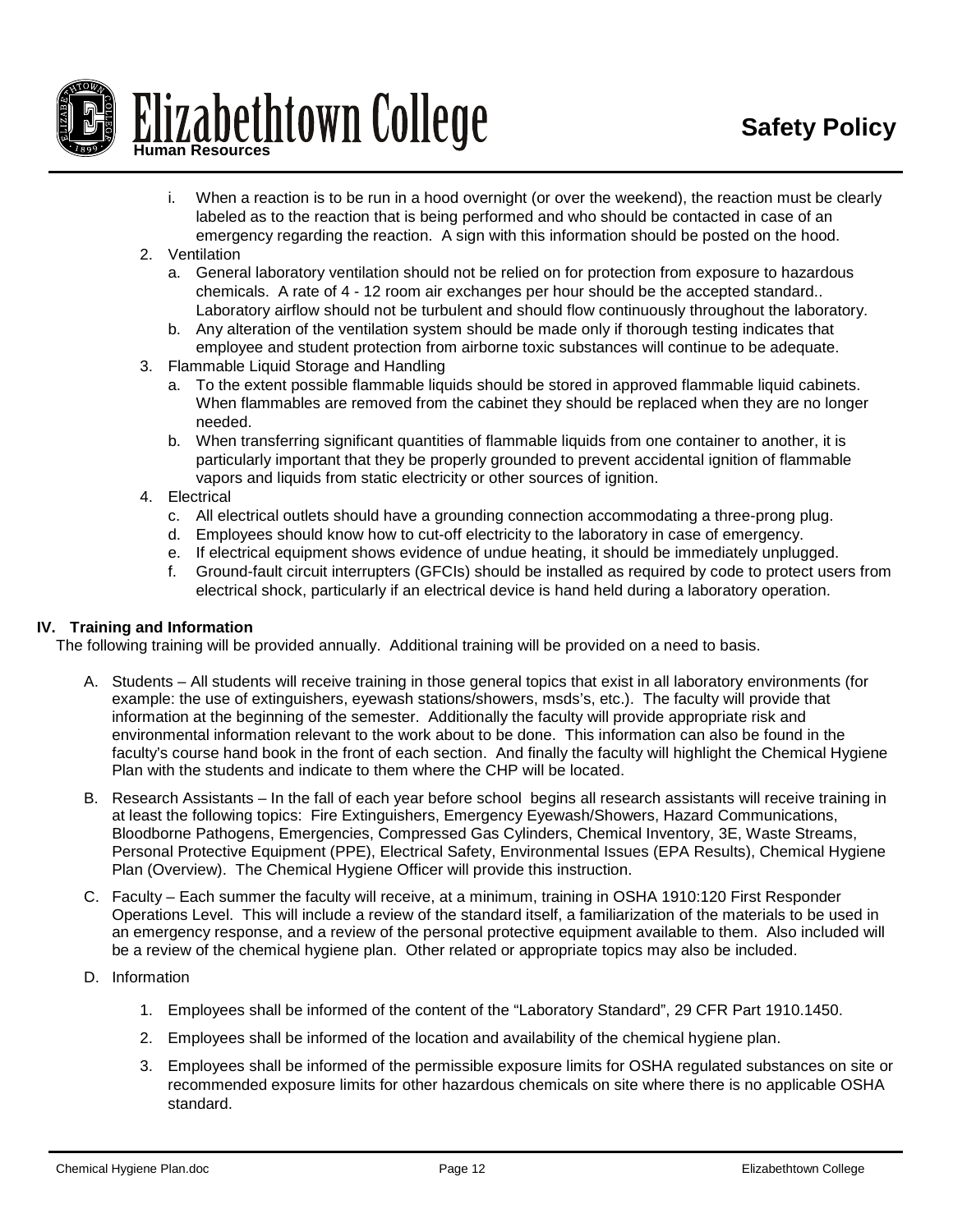

- 4. Employees shall be informed of the location and availability of known reference material on the hazards, safe handling, storage and disposal of hazardous chemicals where there is no applicable OSHA standard.
- 5. Employees shall be informed of the location of material safety data sheets.
- 6. Employees shall be informed of the location of personal protective equipment and of emergency equipment as outlined in the chemical hygiene plan

## **V. Environmental Surveillance, Medical Consultations and Examinations**

## **ENVIRONMENTAL SURVEILLANCE**

- 1. For substances regulated by OSHA, NIOSH, ACGIH or other creditable agencies necessary testing will be conducted to insure that permissible exposures are not exceeded.
- 2. This testing will be initiated when there is reason to believe that exposures are at or exceeding the action levels or in the absence of an action level the permissible exposure levels (PEL).
- 3. If elevated exposures persist then engineering or administrative controls or a respirator protection program will be applied to lower the exposures.

## **EMPLOYEE/STUDENT NOTIFICATION OF TESTING RESULTS**

1. Employee's/Student's will be notified of the testing results within 15 days after the receipt of the results.

### **MEDICAL CONSULTATION AND EXAMINATIONS**

Medical examinations/consultations will be provided to employees/students under the following circumstances:

- 1. When there are signs or symptoms associated with the chemicals being used in the laboratory.
- 2. Where the exposures have routinely exceeded the action level or the PEL.
- 3. Whenever there is an event that takes place in the laboratory such as a spill, leak, explosion or other occurrences which would likely cause hazardous exposures.
- 4. Physicians will be given at least the hazardous chemical involved, the exposure levels and the signs and symptoms experienced.
- 5. The College will request from the physician a written opinion that will include at least the following: recommendations for further follow up, results of the examination and any testing conducted, any condition that may exist that may place the employee/student at an increased risk in the laboratory environment, a statement that the physician has provided to the employee/student the results of the examination or consultation.

### **VI. Responsibilities**

- A. Chemical Hygiene Officer
	- 1. Develop, implement, update and maintain the chemical hygiene plan, including training, reporting, and other functions.
	- 2. Assure that inspections in the laboratory are performed when appropriate and that records of inspections are maintained. This includes reports of accidents, fires, spills and other incidents. Also results of fire extinguisher, eyewash/shower stations, laboratory hoods and biological safety cabinets. And finally it also includes inspection of laboratories.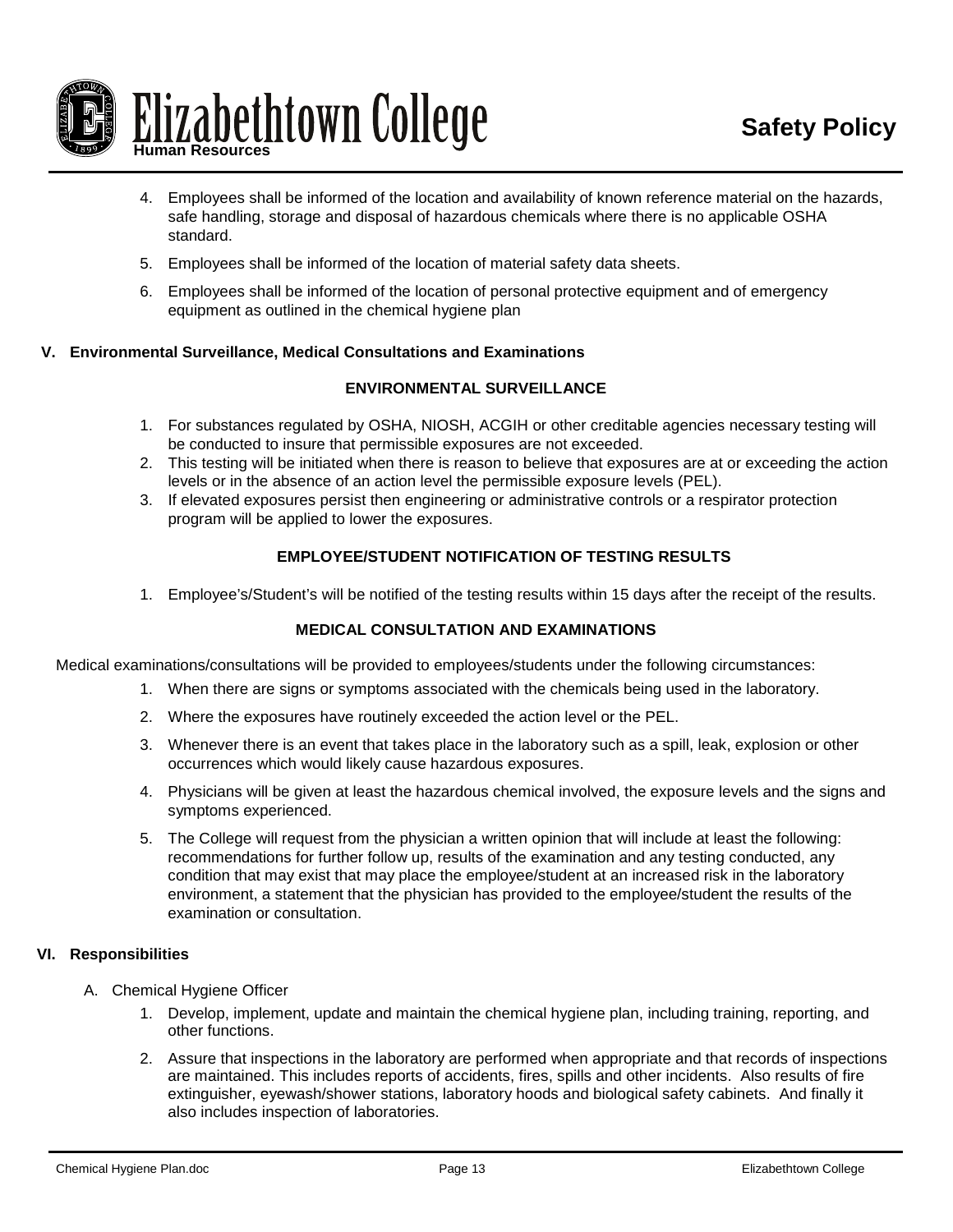

- 3. Monitor the procurement, use, and disposal of chemicals used in the College's laboratory programs.
- 4. Assist in the decision making regarding requests to use chemicals identified as explosive, carcinogenic, mutagenic, highly toxic, or other highly hazardous substances.
- 5. Determine the need for personal protective equipment beyond that specified for general laboratory use.
- 6. Implement appropriate training with regard to chemical hygiene for all employees whose normal work locations include laboratory areas.
- 7. Ensure that employees/students have received appropriate training.
- B. Department Chair
	- 1. The Department Chair is responsible for chemical hygiene programs within their department. The Department Chair shall monitor compliance with the chemical hygiene plan.
- C. Employees who work in laboratories
	- 1. Participate in training programs provided by the College
	- 2. Maintain an awareness of health and safety hazards
	- 3. Plan and conduct each operation in accordance with the chemical hygiene plan procedures
	- 4. Consult reference materials, including MSDSs, related to chemical safety where appropriate
	- 5. Use and model good personal chemical hygiene habits
	- 6. Report accidents, injuries, unsafe practices, and unsafe conditions; if a student is injured in class, faculty member must fill out an Incident Report (found online at [www.etown.edu/safety\)](http://www.etown.edu/safety) and forward it to Human Resources.
	- 7. Ensure that employees/students have access to the CHP, MSDSs, and other suitable reference materials.
- D. Students
	- 1. Students should practice good personal hygiene habits. They should report accidents and maintain an awareness of health and safety hazards. Students should conduct all activities according to the chemical hygiene plan procedures. Students shall come to the laboratory dressed in the appropriate clothing.

### **VII. Particularly Hazardous Substances (PHS)**

- A. General
	- 1. This section of our plan describes the specific and general control measures which are designed to reduce the exposure of instructors, aides, students, and other employees to especially hazardous substances.

Employees should read and understand these practices before commencing a procedure using particularly hazardous substances.

- 2. PHSs include highly toxic chemicals, reproductive toxins, and select carcinogens. In addition, the College includes highly flammable chemicals, highly reactive chemicals, and highly corrosive chemicals.
- 3. The use of these substances requires prior approval of the Chemical Hygiene Officer.
- 4. PHSs shall be used in designated areas and in fume hoods.
- 5. The use of PHSs shall require removal of contaminated waste and the decontamination of contaminated areas.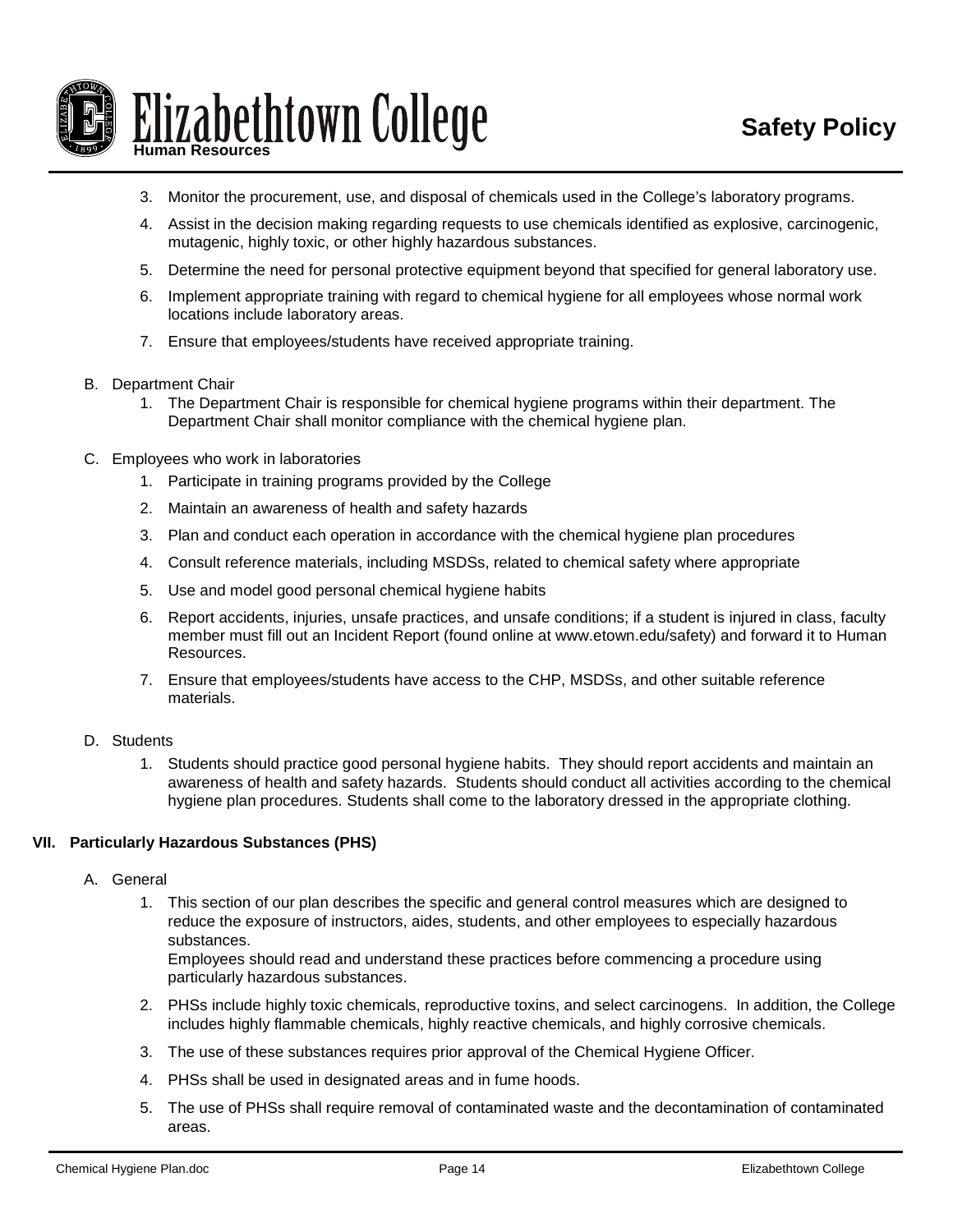

- B. Highly Toxic Chemicals
	- 1. When a PEL or TLV value is less than 50 ppm or 100 mg/m3, the user should use it in an operating fume hood, glove box, vacuum line, or other device equipped with appropriate traps. If none is available, no work should be performed using the chemical.
	- 2. If a PEL, TLV, or comparable value is not available, the animal or human median inhalation lethal concentration information, LC 50, should be used as a guideline. If that value is less than 200 ppm or 2000 mg/m3 when administered continuously for one hour or less, then the chemical should be used in an operating fume hood, glove box, vacuum line, or other device equipped with appropriate traps. If none are available, no work should be performed using that chemical.
	- 3. Examples of highly toxic chemicals (acute or chronic) that were commonly used in the past are benzene, chloroform, formaldehyde, bromine, carbon disulfide, carbon tetrachloride, cyanide salts, and hydrofluoric acid.
	- 4. Pyrophoric Materials (Aldrich Technical Bulletin AL-134) When working with Pyrophoric Materials the following practices should be observed:
		- a. Glassware should be heated in an oven before using to drive off moisture and oxygen. It should be cooled in an inert environment.
		- b. Glass syringes should be used in preference to plastic.
		- c. Needles should be 1' to 2' long and should be at least a 16 gage needle.
		- d. Reagent bottle should be pressurized with  $3 5#$  of Nitrogen to assist in moving the syringe back.
		- e. The capacity of the syringe should be twice as much as the sample being drawn.